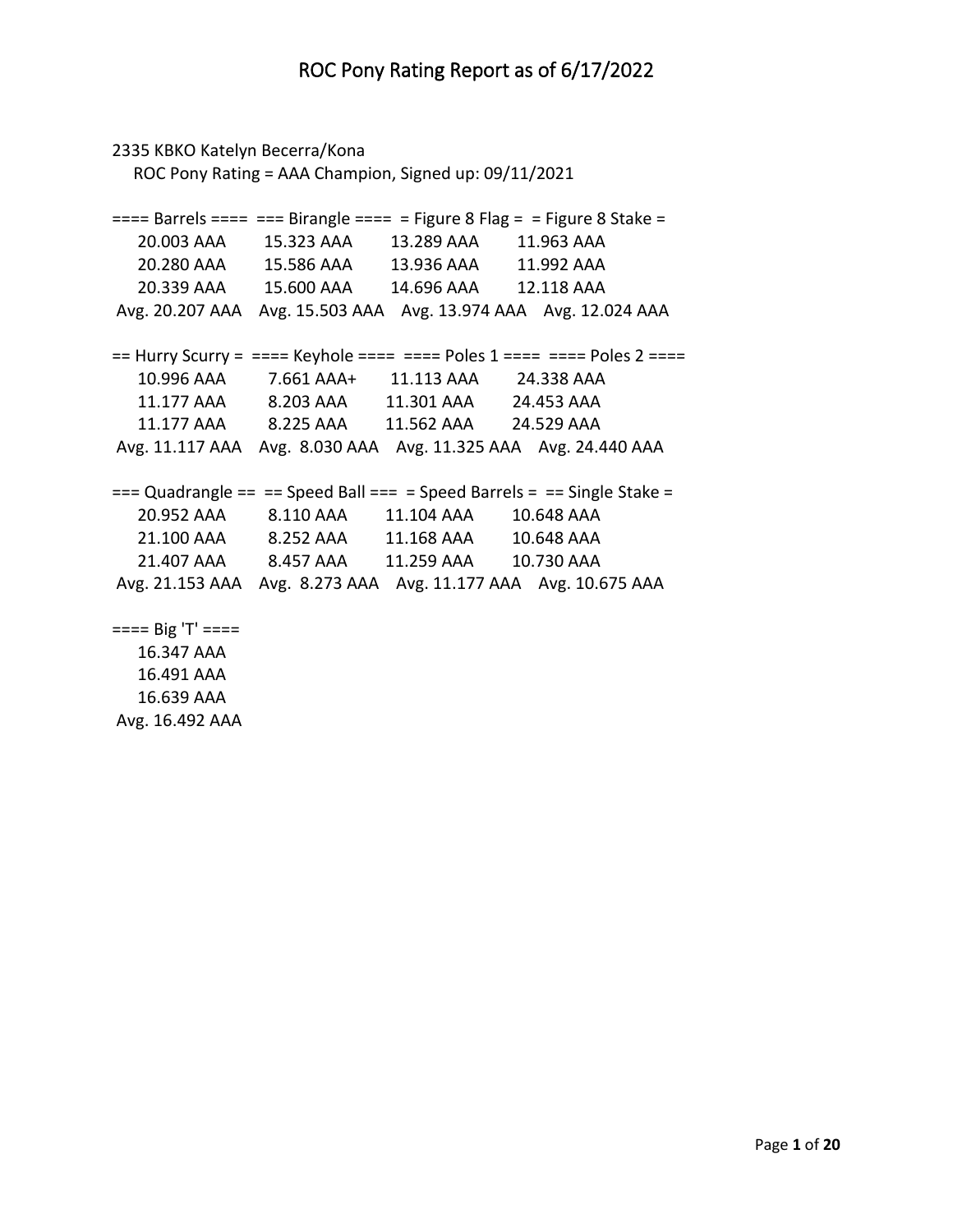```
1987 BBKO Brynn Brechbuehl/Kona
   ROC Pony Rating = AAA Reserve, Signed up: 08/22/2021
=== Barrels === === Birangle === = Figure 8 Flag = = Figure 8 Stake = 20.101 AAA 15.166 AAA 18.760 AA 11.855 AAA 
   20.290 AAA 15.740 AAA 20.466 AA 11.924 AAA 
   20.318 AAA 15.830 AAA 0.000 N/R 11.988 AAA 
Avg. 20.236 AAA Avg. 15.579 AAA Avg. 0.000 N/R Avg. 11.922 AAA 
== Hurry Scurry = ==== Keyhole ===== = Poles 1 ==== = Poles 2 ===
   13.108 AA 0.000 N/R 9.735 AAA+ 22.132 AAA 
   14.417 AA 0.000 N/R 9.885 AAA+ 22.353 AAA 
   20.654 A 0.000 N/R 10.342 AAA+ 22.429 AAA 
Avg. 16.060 A Avg. 0.000 N/R Avg. 9.987 AAA+ Avg. 22.305 AAA 
== Quadrangle == == Speed Ball === = Speed Barrels = == Single Stake =
   20.884 AAA 14.830 A 11.243 AAA 10.356 AAA 
   20.954 AAA 0.000 N/R 11.452 AAA 10.530 AAA 
   21.032 AAA 0.000 N/R 11.506 AAA 10.583 AAA 
Avg. 20.957 AAA Avg. 0.000 N/R Avg. 11.400 AAA Avg. 10.490 AAA 
==== Big 'T' ==== 14.871 AAA+
   15.047 AAA+
   15.058 AAA+
```
Avg. 14.992 AAA+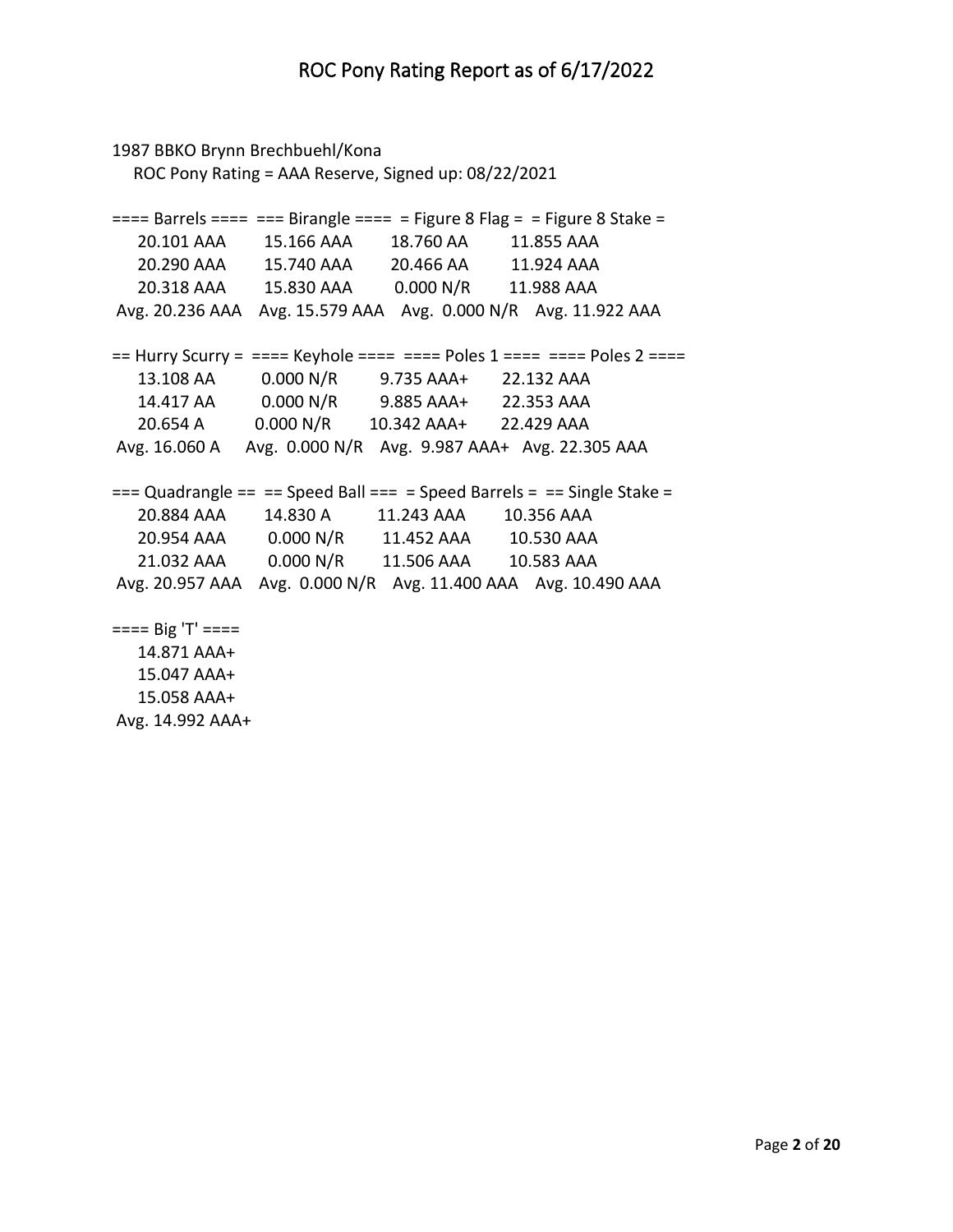```
2115 MCFA Mackenzie Chenal/Faith N Dreams
   ROC Pony Rating = AAA Champion, Signed up: 10/19/2021
=== Barrels === === Birangle === = Figure 8 Flag = = Figure 8 Stake =
   19.048 AAA+ 13.990 AAA+ 11.163 SUPR 10.920 SUPR
   19.128 AAA+ 14.007 AAA+ 17.350 AAA 11.094 AAA+
   19.336 AAA 14.026 AAA+ 20.250 AA 11.171 AAA+
Avg. 19.171 AAA Avg. 14.008 AAA+ Avg. 16.254 AA Avg. 11.062 AAA+
== Hurry Scurry = ==== Keyhole ===== = Poles 1 ==== = Poles 2 ===
   10.162 AAA 7.970 AAA 11.218 AAA 24.106 AAA 
   10.325 AAA 8.024 AAA 12.043 AAA 24.340 AAA 
   10.354 AAA 8.109 AAA 12.569 AAA 24.929 AAA 
Avg. 10.280 AAA Avg. 8.034 AAA Avg. 11.943 AAA Avg. 24.458 AAA 
== Quadrangle == == Speed Ball === = Speed Barrels = == Single Stake =
   20.304 AAA 7.455 AAA+ 10.274 AAA 9.475 SUPR
   20.660 AAA 7.874 AAA 10.304 AAA 9.688 AAA+
   20.693 AAA 7.933 AAA 10.376 AAA 9.744 AAA+
Avg. 20.552 AAA Avg. 7.754 AAA Avg. 10.318 AAA Avg. 9.636 AAA+
==== Big 'T' ==== 15.150 AAA+
   15.210 AAA
```
 15.221 AAA Avg. 15.194 AAA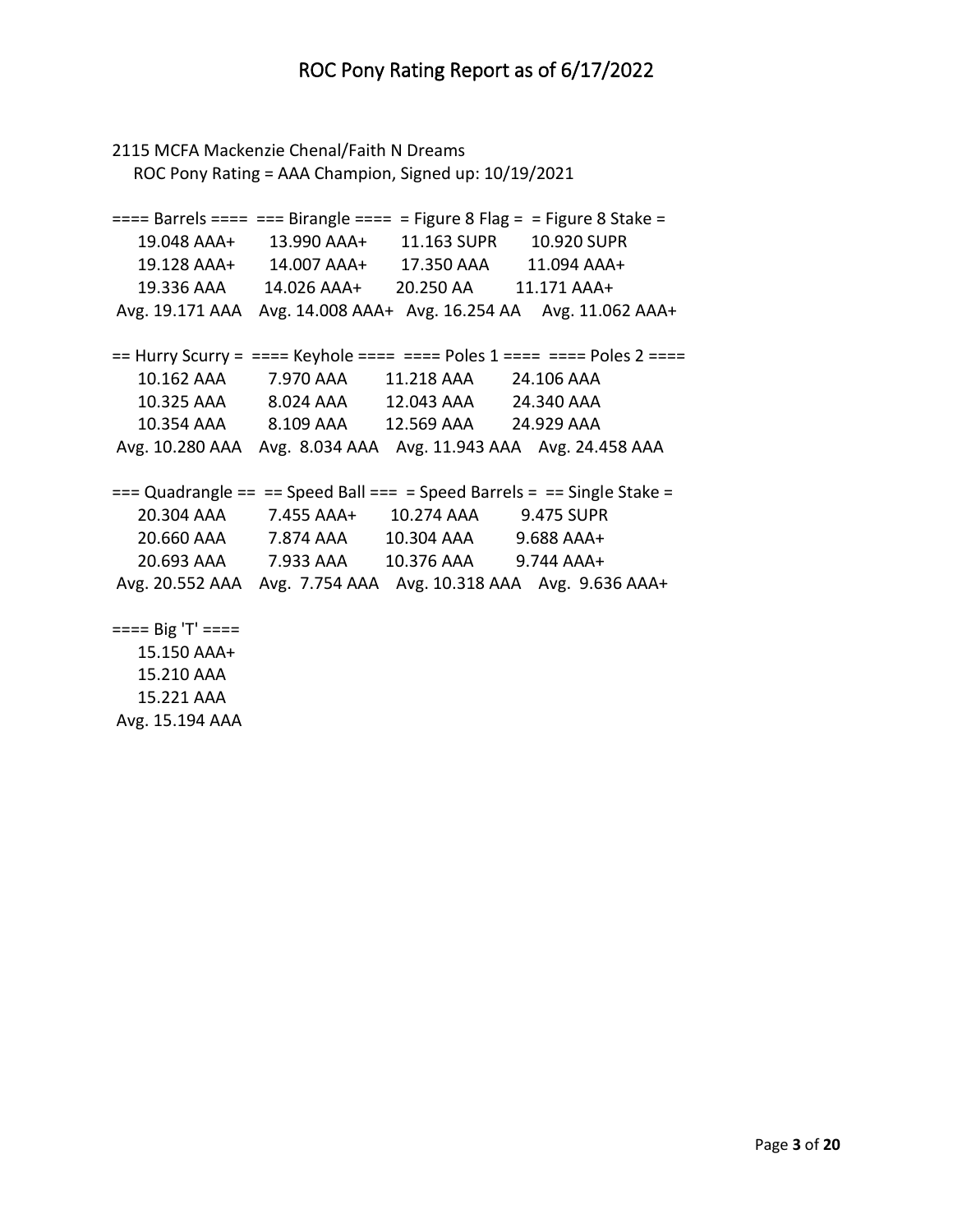```
2060 JDWI Jill Druzgala/Wildfire
   ROC Pony Rating = AAA Champion, Signed up: 10/10/2021
=== Barrels === === Birangle === = Figure 8 Flag = = Figure 8 Stake = 20.791 AAA 15.279 AAA 12.169 AAA 11.999 AAA 
   21.286 AAA 15.977 AAA 13.265 AAA 12.193 AAA 
   21.510 AAA 16.346 AAA 13.523 AAA 12.265 AAA 
Avg. 21.196 AAA Avg. 15.867 AAA Avg. 12.986 AAA Avg. 12.152 AAA 
== Hurry Scurry = ==== Keyhole ===== = Poles 1 ==== = Poles 2 ===
   10.752 AAA 8.226 AAA 11.479 AAA 24.340 AAA 
   11.207 AAA 8.524 AAA 11.741 AAA 25.731 AAA 
   11.708 AAA 0.000 N/R 11.912 AAA 26.167 AAA 
Avg. 11.222 AAA Avg. 0.000 N/R Avg. 11.711 AAA Avg. 25.413 AAA 
== Quadrangle == == Speed Ball == = Speed Barrels = == Single Stake =
   21.437 AAA 8.135 AAA 10.901 AAA 9.979 AAA 
   21.535 AAA 8.263 AAA 10.935 AAA 10.120 AAA 
   21.748 AAA 8.354 AAA 11.112 AAA 10.540 AAA 
Avg. 21.573 AAA Avg. 8.251 AAA Avg. 10.983 AAA Avg. 10.213 AAA 
==== Big 'T' ==== 16.701 AAA
```
 17.074 AAA 18.415 AA Avg. 17.397 AA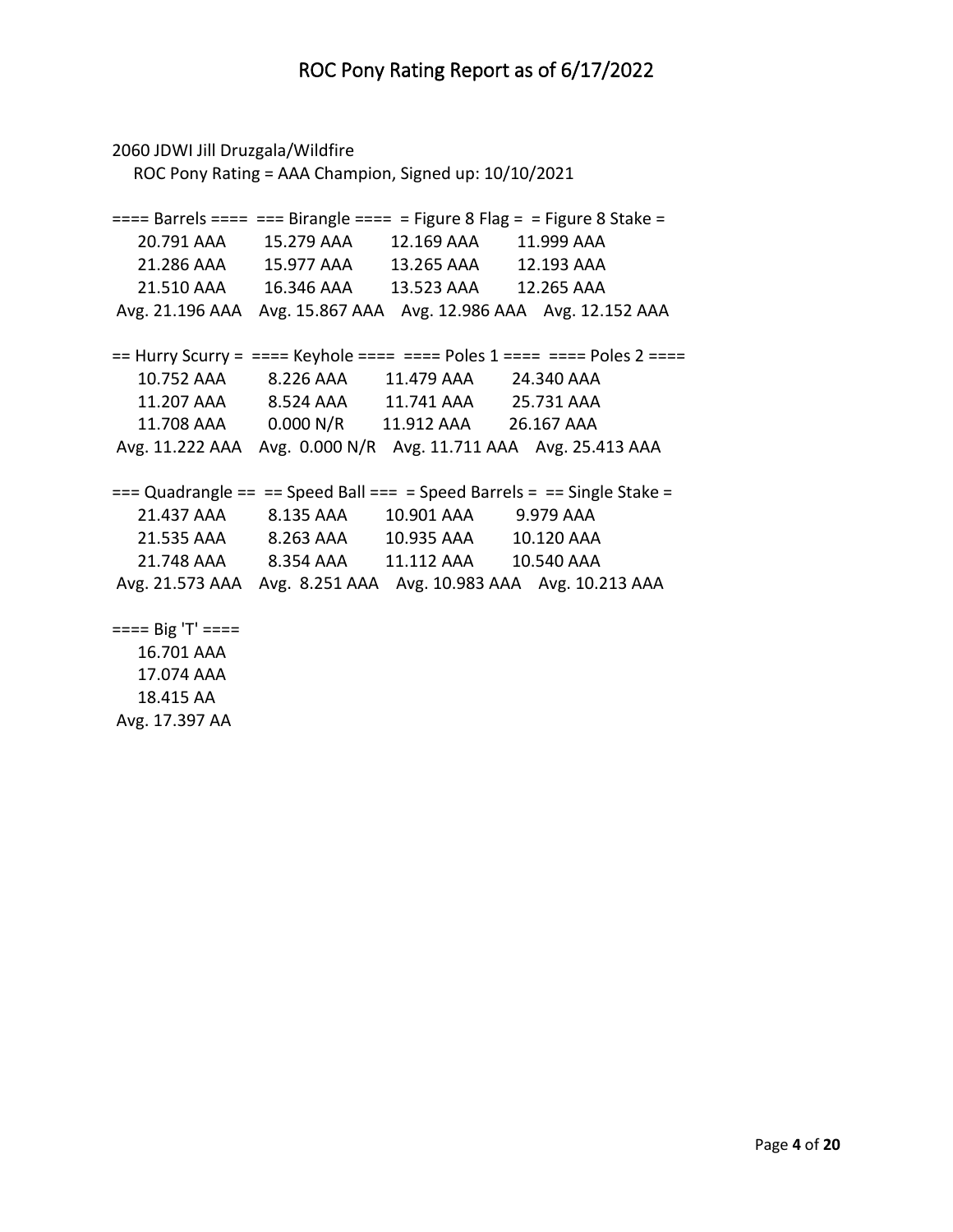```
1943 RFSU Rilee Frates/Suncrest Maverick
   ROC Pony Rating = AAA Champion, Signed up: 10/16/2021
=== Barrels === === Birangle === = Figure 8 Flag = = Figure 8 Stake = 19.870 AAA 14.738 AAA 13.135 AAA 12.174 AAA 
   20.340 AAA 15.173 AAA 13.902 AAA 12.247 AAA 
   20.627 AAA 15.696 AAA 17.112 AAA 12.328 AAA 
Avg. 20.279 AAA Avg. 15.202 AAA Avg. 14.716 AAA Avg. 12.250 AAA 
== Hurry Scurry = ==== Keyhole ===== = Poles 1 ==== = Poles 2 ===
   12.622 AA 9.203 AAA 11.150 AAA 23.250 AAA 
   21.122 A 10.134 AA 11.602 AAA 23.909 AAA 
   22.598 A 10.281 AA 11.923 AAA 24.030 AAA 
Avg. 18.781 A Avg. 9.873 AA Avg. 11.558 AAA Avg. 23.730 AAA 
== Quadrangle == == Speed Ball === = Speed Barrels = == Single Stake =
   21.640 AAA 8.564 AAA 10.927 AAA 10.220 AAA 
   21.869 AAA 8.663 AAA 10.930 AAA 10.340 AAA 
   22.109 AAA 9.067 AAA 11.368 AAA 10.355 AAA 
Avg. 21.873 AAA Avg. 8.765 AAA Avg. 11.075 AAA Avg. 10.305 AAA 
==== Big 'T' ==== 15.675 AAA 
   15.723 AAA
```
 15.972 AAA Avg. 15.790 AAA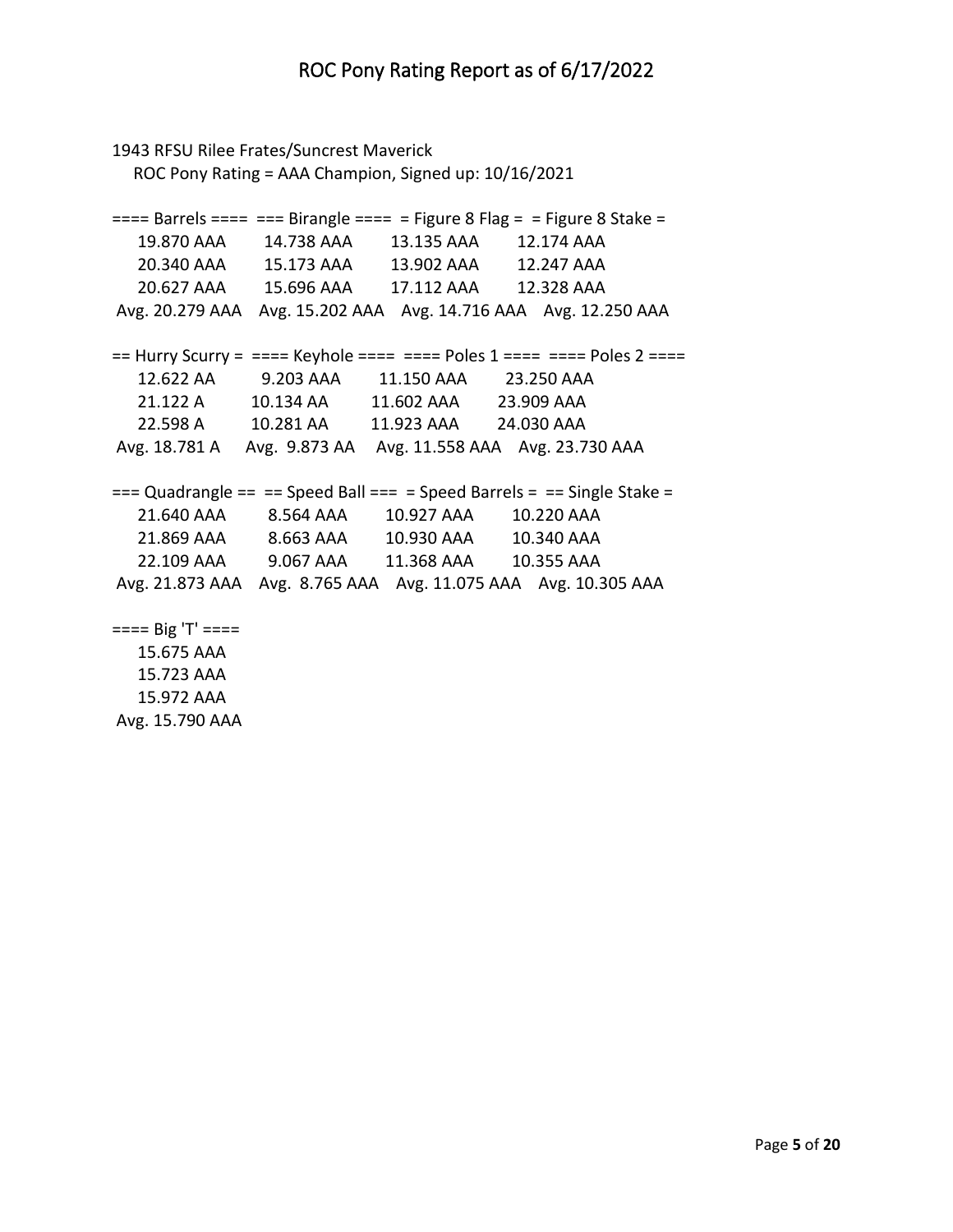```
6862 DHBU Danna Herchkorn-Cote/Bugatti
   ROC Pony Rating = AAA Champion, Signed up: 09/25/2021
=== Barrels === === Birangle === = Figure 8 Flag = = Figure 8 Stake = 20.056 AAA 15.192 AAA 12.869 AAA 11.854 AAA 
   20.294 AAA 15.401 AAA 13.247 AAA 11.945 AAA 
   20.658 AAA 15.479 AAA 13.263 AAA 12.044 AAA 
Avg. 20.336 AAA Avg. 15.357 AAA Avg. 13.126 AAA Avg. 11.948 AAA 
== Hurry Scurry = ==== Keyhole ===== = Poles 1 ==== = Poles 2 ===
   10.455 AAA 7.544 AAA+ 11.514 AAA 23.590 AAA 
   10.456 AAA 7.603 AAA+ 11.953 AAA 24.052 AAA 
   10.648 AAA 7.701 AAA+ 12.842 AAA 24.111 AAA 
Avg. 10.520 AAA Avg. 7.616 AAA+ Avg. 12.103 AAA Avg. 23.918 AAA 
== Quadrangle == == Speed Ball === = Speed Barrels = == Single Stake =
   20.896 AAA 7.896 AAA 10.396 AAA 10.046 AAA 
   20.950 AAA 7.969 AAA 10.506 AAA 10.365 AAA 
   21.504 AAA 8.186 AAA 10.582 AAA 10.403 AAA 
Avg. 21.117 AAA Avg. 8.017 AAA Avg. 10.495 AAA Avg. 10.271 AAA 
==== Big 'T' ==== 15.262 AAA 
   15.400 AAA
```
 15.591 AAA Avg. 15.418 AAA

Page **6** of **20**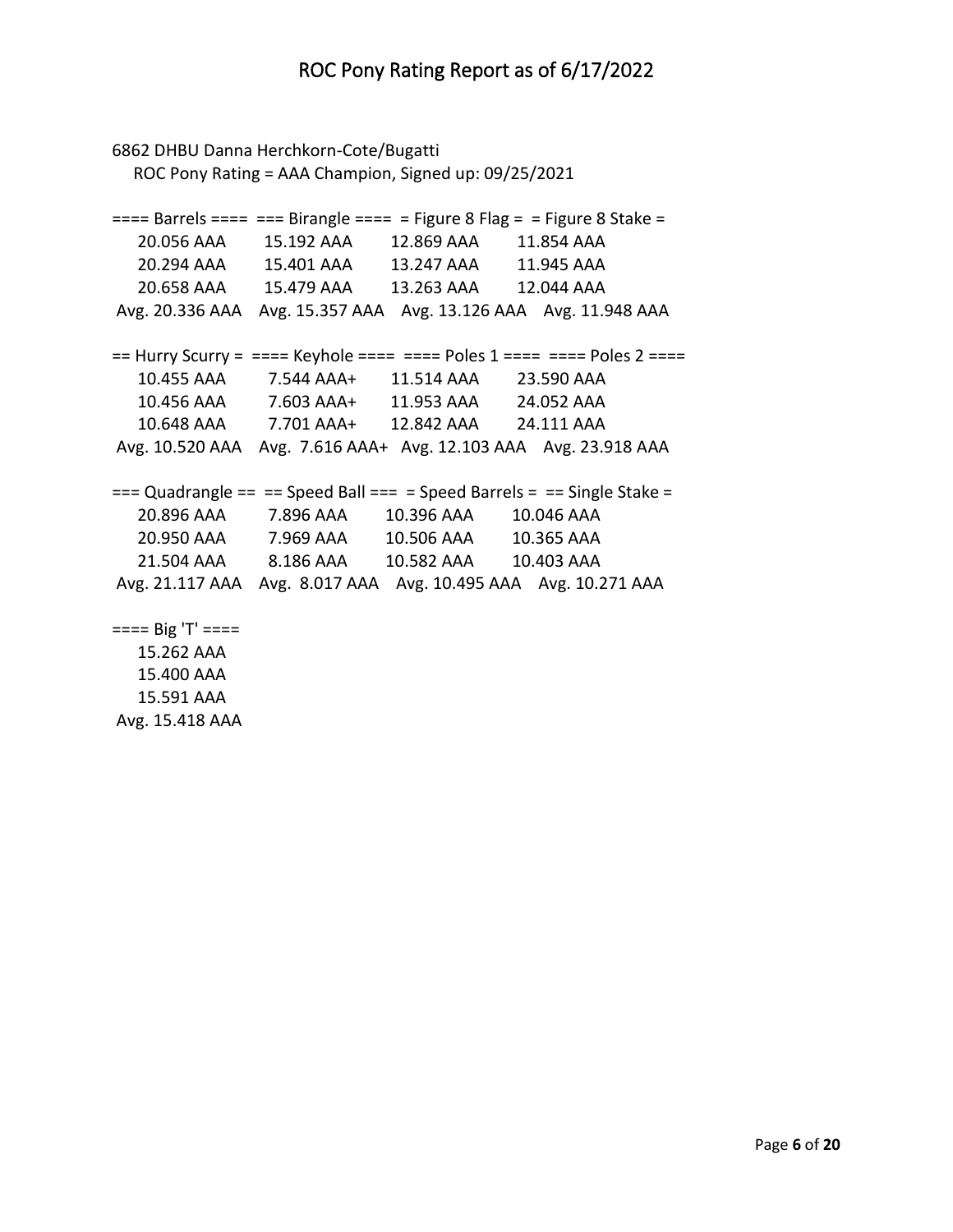```
2595 EHSA Erika Howard/Sage
   ROC Pony Rating = AA Champion, Signed up: 10/16/2021
=== Barrels === === Birangle === = Figure 8 Flag = = Figure 8 Stake = 20.251 AAA 15.233 AAA 22.427 AA 12.676 AAA 
   20.886 AAA 15.252 AAA 22.866 AA 13.099 AA 
   21.261 AAA 15.342 AAA 32.407 A 14.980 AA 
Avg. 20.799 AAA Avg. 15.276 AAA Avg. 25.900 A Avg. 13.585 AA 
== Hurry Scurry = ==== Keyhole ===== = Poles 1 ==== = Poles 2 ===
   10.536 AAA 10.023 AA 13.047 AA 25.723 AAA 
   10.639 AAA 10.498 AA 13.606 AA 28.645 AA 
   10.808 AAA 0.000 N/R 14.832 AA 28.965 AA 
Avg. 10.661 AAA Avg. 0.000 N/R Avg. 13.828 AA Avg. 27.778 AA 
== Quadrangle == == Speed Ball === = Speed Barrels = == Single Stake =
   21.734 AAA 8.477 AAA 10.756 AAA 9.990 AAA 
   23.000 AA 8.519 AAA 11.050 AAA 10.099 AAA 
   23.700 AA 8.708 AAA 11.056 AAA 10.142 AAA 
Avg. 22.811 AA Avg. 8.568 AAA Avg. 10.954 AAA Avg. 10.077 AAA 
==== Big 'T' ==== 16.812 AAA 
   17.206 AAA
```
 17.512 AA Avg. 17.177 AA

Page **7** of **20**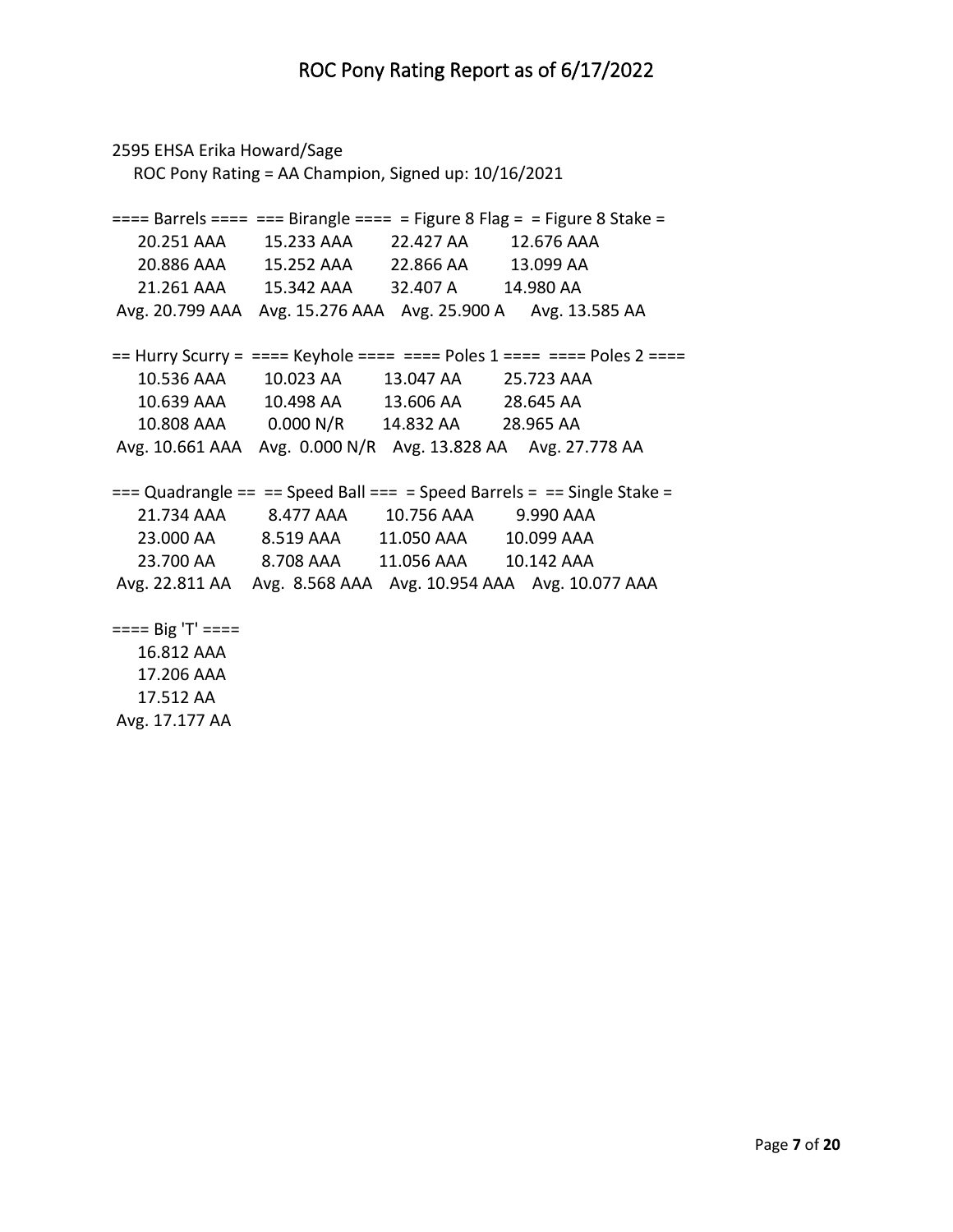```
1990 MIBE Mia Iveson/Bellatrix Lestrange
   ROC Pony Rating = AA Champion, Signed up: 11/20/2021
=== Barrels === === Birangle === = Figure 8 Flag = = Figure 8 Stake = 20.984 AAA 14.983 AAA 16.223 AAA 12.268 AAA 
   21.470 AAA 15.294 AAA 19.185 AA 12.644 AAA 
   21.648 AAA 15.334 AAA 0.000 N/R 12.811 AAA 
Avg. 21.367 AAA Avg. 15.204 AAA Avg. 0.000 N/R Avg. 12.574 AAA 
== Hurry Scurry = ==== Keyhole ===== = Poles 1 ==== = Poles 2 ===
   11.342 AAA 10.380 AA 13.382 AA 27.461 AA 
   11.837 AA 10.920 AA 14.114 AA 52.486 FC 
   12.068 AA 0.000 N/R 15.725 AA 0.000 N/R 
Avg. 11.749 AA Avg. 0.000 N/R Avg. 14.407 AA Avg. 0.000 N/R 
== Quadrangle == == Speed Ball === = Speed Barrels = == Single Stake =
   22.446 AAA 0.000 N/R 11.368 AAA 10.257 AAA 
   24.084 AA 0.000 N/R 11.902 AA 10.408 AAA 
    0.000 N/R 0.000 N/R 12.556 AA 10.643 AAA 
Avg. 0.000 N/R Avg. 0.000 N/R Avg. 11.942 AA Avg. 10.436 AAA 
==== Big 'T' ==== 16.591 AAA 
   17.101 AAA 
   17.199 AAA
```
Avg. 16.964 AAA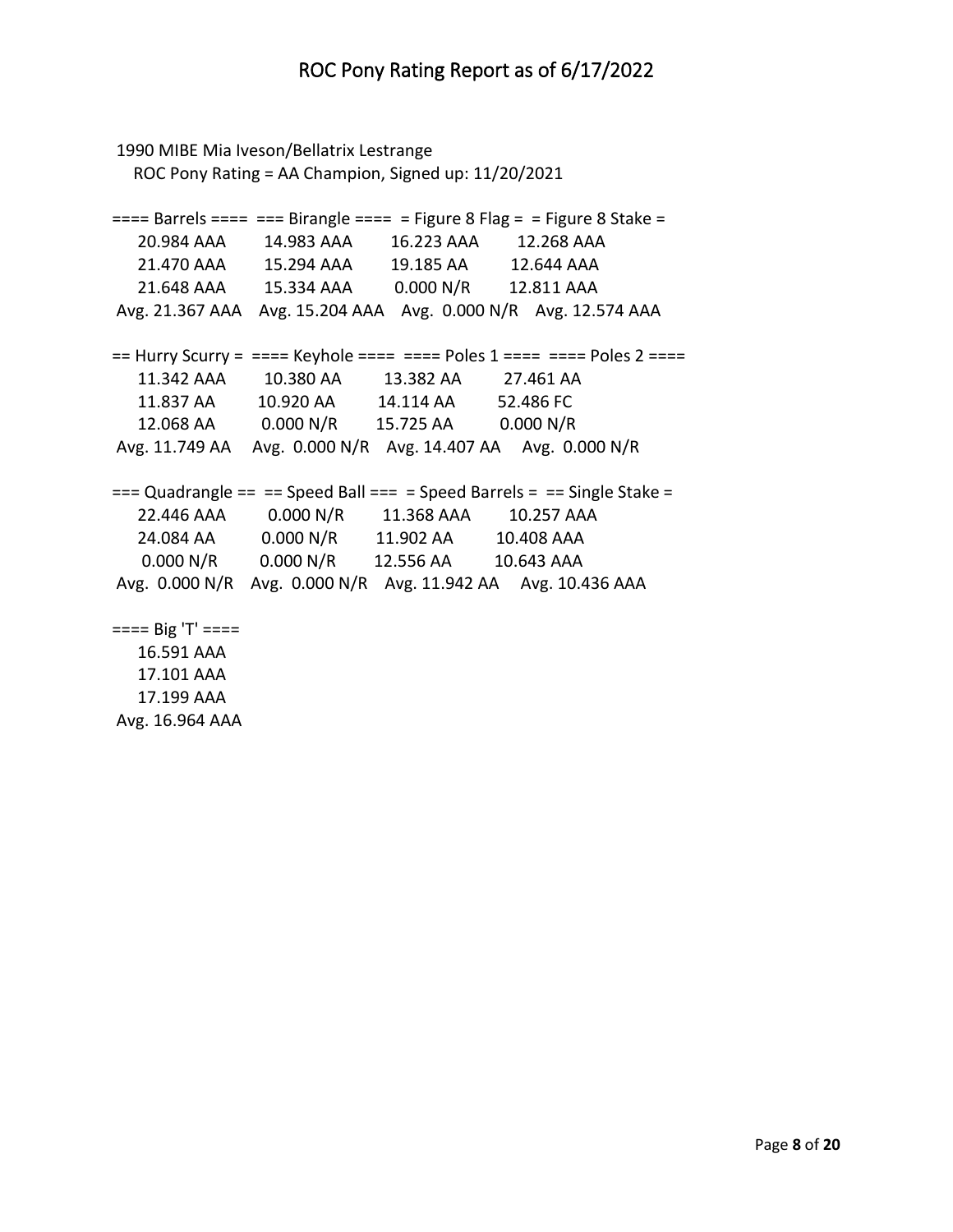```
2001 MJCH Marlie Jaegel/Cherry Bomb
   ROC Pony Rating = AAA Champion, Signed up: 08/21/2021
=== Barrels === === Birangle === = Figure 8 Flag = = Figure 8 Stake = 18.915 AAA+ 14.555 AAA 17.784 AAA 11.298 AAA+
   19.548 AAA 14.600 AAA 24.087 AA 11.642 AAA 
   19.959 AAA 14.759 AAA 25.373 A 11.794 AAA 
Avg. 19.474 AAA Avg. 14.638 AAA Avg. 22.415 A Avg. 11.578 AAA 
== Hurry Scurry = === Keyhole === === Poles 1 === = = Poles 2 === 10.063 AAA+ 8.112 AAA 11.943 AAA 22.274 AAA 
   10.146 AAA 8.221 AAA 13.176 AA 22.636 AAA 
   10.483 AAA 8.947 AAA 13.507 AA 23.022 AAA 
Avg. 10.231 AAA Avg. 8.427 AAA Avg. 12.875 AA Avg. 22.644 AAA 
== Quadrangle == == Speed Ball == = Speed Barrels = == Single Stake =
   20.306 AAA 7.553 AAA+ 9.914 SUPR 9.490 SUPR
   21.063 AAA 7.839 AAA 10.079 AAA+ 9.491 SUPR
   21.418 AAA 8.064 AAA 10.219 AAA+ 9.654 AAA+
Avg. 20.929 AAA Avg. 7.819 AAA Avg. 10.071 AAA+ Avg. 9.545 AAA+
==== Big 'T' ==== 14.418 AAA+
   15.417 AAA
```
 15.593 AAA Avg. 15.143 AAA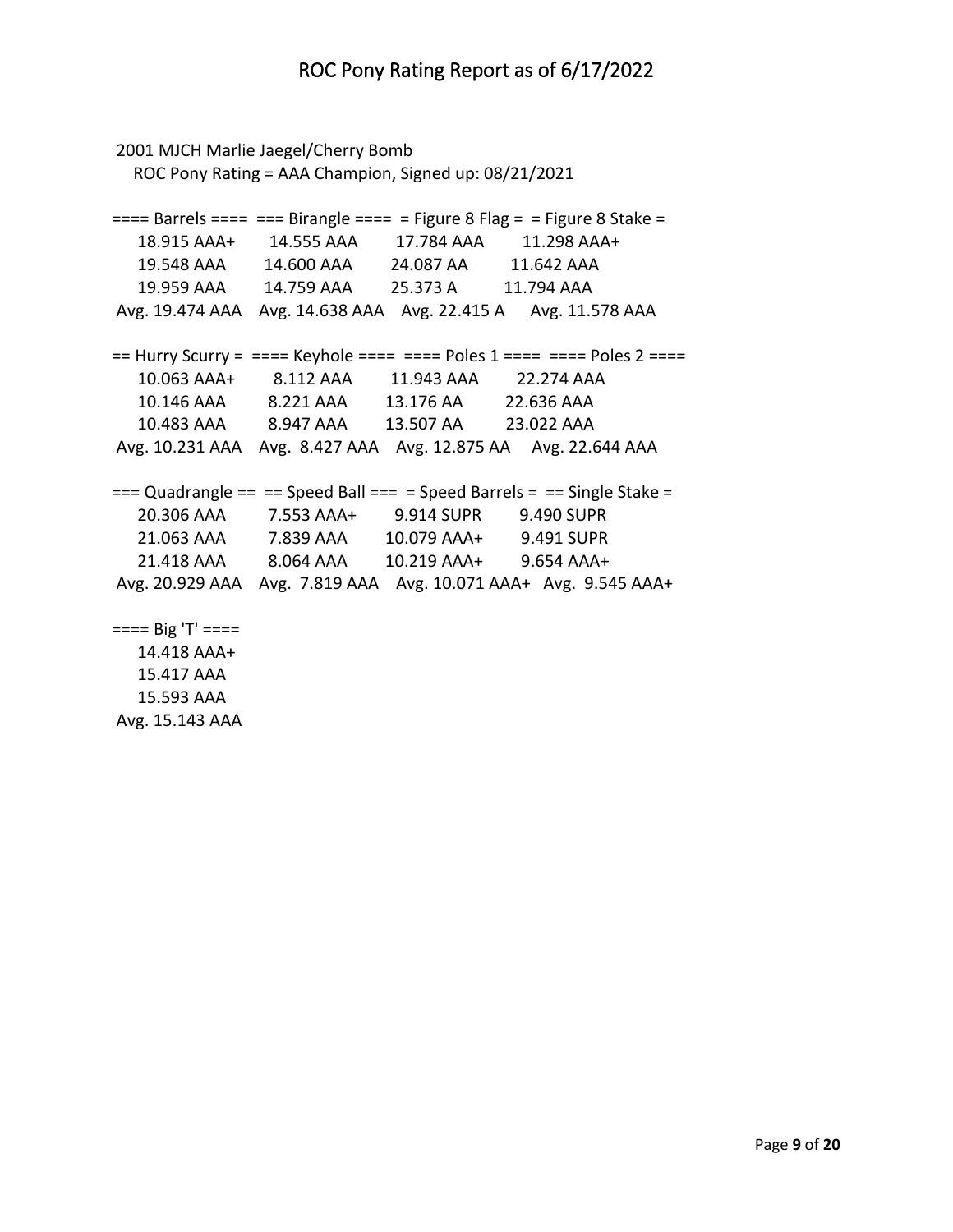```
8749 DMTI Dianna Malley/Tipsy
   ROC Pony Rating = AAA Champion, Signed up: 08/21/2021
=== Barrels === === Birangle === = Figure 8 Flag = = Figure 8 Stake = 19.842 AAA 14.818 AAA 12.626 AAA 11.682 AAA 
   19.933 AAA 15.243 AAA 13.746 AAA 11.761 AAA 
   20.164 AAA 15.354 AAA 14.189 AAA 11.838 AAA 
Avg. 19.980 AAA Avg. 15.138 AAA Avg. 13.520 AAA Avg. 11.760 AAA 
== Hurry Scurry = ==== Keyhole ===== = Poles 1 ==== = Poles 2 ===
   11.038 AAA 8.518 AAA 11.065 AAA 23.834 AAA 
   11.200 AAA 8.527 AAA 11.325 AAA 24.607 AAA 
   11.700 AAA 8.591 AAA 11.547 AAA 24.859 AAA 
Avg. 11.313 AAA Avg. 8.545 AAA Avg. 11.312 AAA Avg. 24.433 AAA 
== Quadrangle == == Speed Ball === = Speed Barrels = == Single Stake =
   20.859 AAA 8.243 AAA 10.387 AAA 9.874 AAA 
   21.789 AAA 8.292 AAA 10.646 AAA 9.929 AAA 
   22.177 AAA 8.353 AAA 10.798 AAA 10.116 AAA 
Avg. 21.608 AAA Avg. 8.296 AAA Avg. 10.610 AAA Avg. 9.973 AAA 
==== Big 'T' ==== 15.672 AAA 
   16.508 AAA
```
 16.879 AAA Avg. 16.353 AAA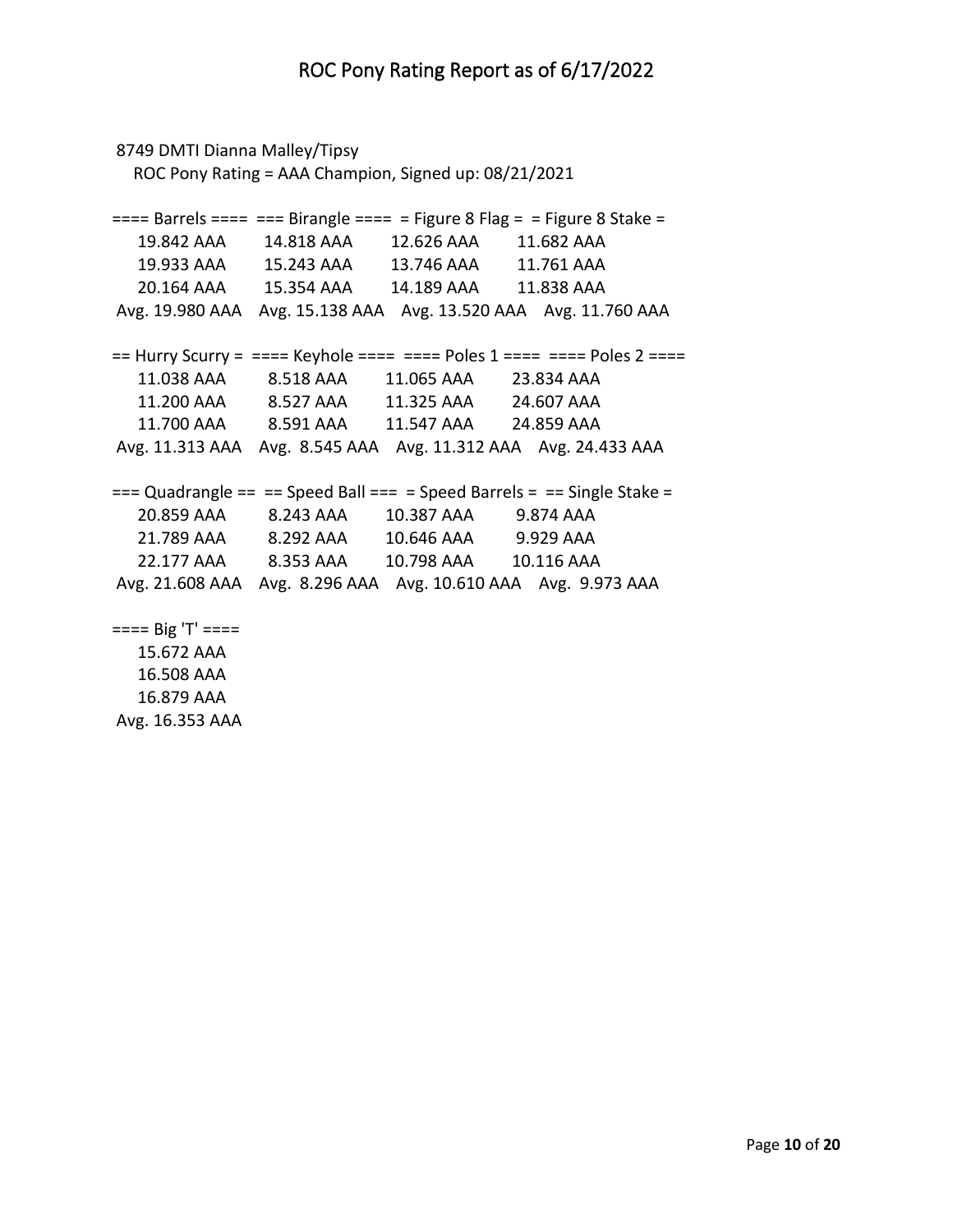```
1331 TMLI Taylor Merrill/Lil' Sebastian
   ROC Pony Rating = AAA Reserve, Signed up: 08/22/2021
=== Barrels === === Birangle === = Figure 8 Flag = = Figure 8 Stake = 19.521 AAA 14.449 AAA 13.953 AAA 12.128 AAA 
   19.602 AAA 14.573 AAA 18.691 AA 12.283 AAA 
   19.840 AAA 14.670 AAA 20.276 AA 12.877 AAA 
Avg. 19.654 AAA Avg. 14.564 AAA Avg. 17.640 AA Avg. 12.429 AAA 
== Hurry Scurry = ==== Keyhole ===== = Poles 1 ==== = Poles 2 ===
   10.954 AAA 8.754 AAA 12.620 AAA 26.507 AA 
   13.580 AA 8.985 AAA 12.769 AAA 29.930 AA 
   13.636 AA 9.290 AAA 13.136 AA 42.968 A 
Avg. 12.723 AA Avg. 9.010 AAA Avg. 12.842 AA Avg. 33.135 A 
== Quadrangle == == Speed Ball === = Speed Barrels = == Single Stake =
   21.292 AAA 7.784 AAA 10.239 AAA 9.546 SUPR
   21.653 AAA 7.856 AAA 10.386 AAA 10.100 AAA 
   22.429 AAA 8.040 AAA 10.558 AAA 10.121 AAA 
Avg. 21.791 AAA Avg. 7.893 AAA Avg. 10.394 AAA Avg. 9.922 AAA 
==== Big 'T' ==== 18.183 AA 
   18.885 AA
```
 0.000 N/R Avg. 0.000 N/R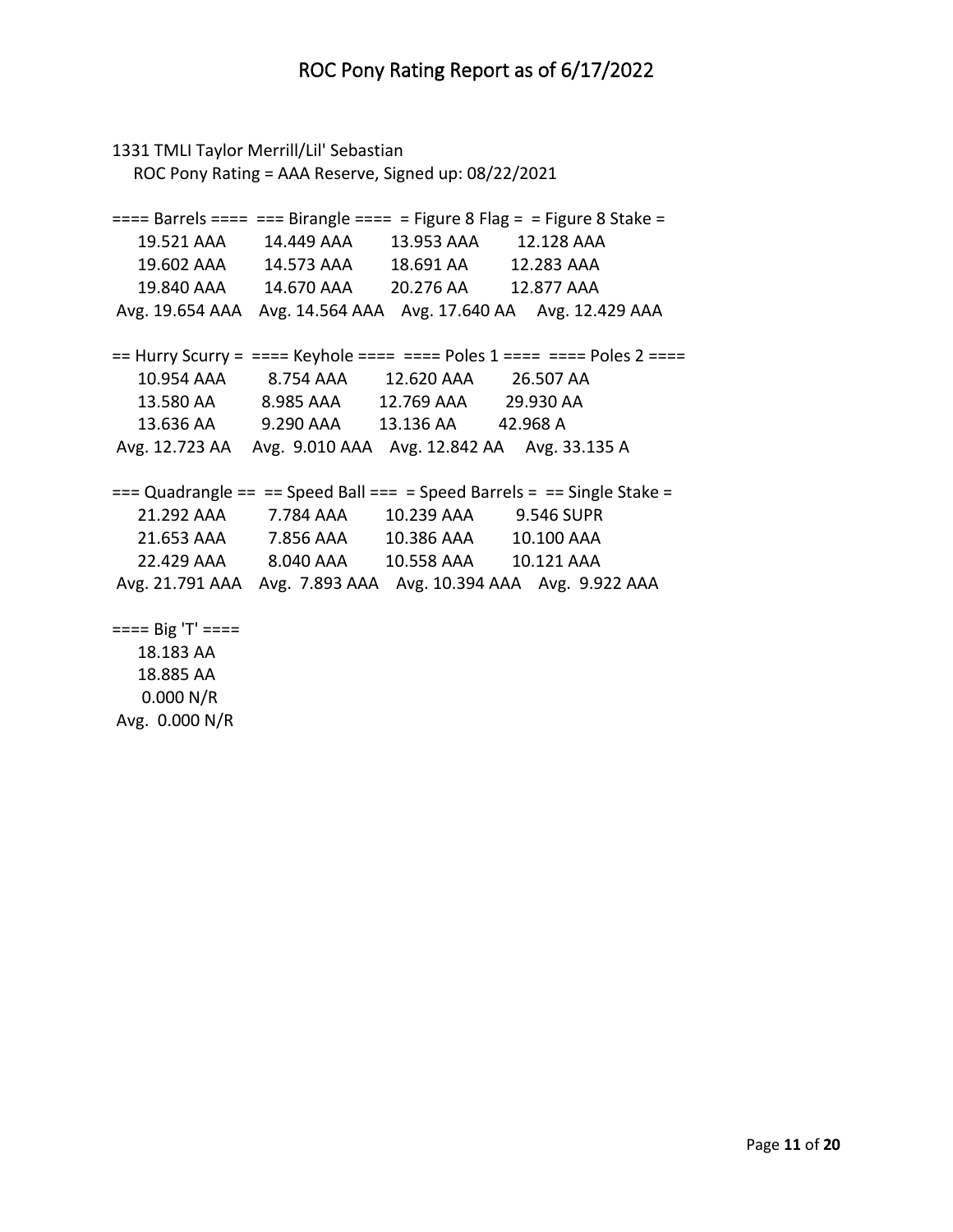```
2101 KTSP Kasinda Thompson/Spot
   ROC Pony Rating = AAA Champion, Signed up: 10/05/2021
=== Barrels === === Birangle === = Figure 8 Flag = = Figure 8 Stake = 19.166 AAA+ 14.063 AAA+ 11.422 AAA+ 11.037 SUPR
   19.255 AAA 14.133 AAA+ 11.522 AAA+ 11.190 AAA+
   19.363 AAA 14.418 AAA 11.631 AAA+ 11.192 AAA+
Avg. 19.261 AAA Avg. 14.205 AAA Avg. 11.525 AAA+ Avg. 11.140 AAA+
== Hurry Scurry = ==== Keyhole ===== = Poles 1 ==== = Poles 2 ===
    9.958 AAA+ 7.713 AAA+ 10.721 AAA 23.682 AAA 
   10.023 AAA+ 7.868 AAA 11.442 AAA 24.208 AAA 
   10.203 AAA 7.985 AAA 11.512 AAA 24.942 AAA 
Avg. 10.061 AAA Avg. 7.855 AAA Avg. 11.225 AAA Avg. 24.277 AAA 
== Quadrangle == == Speed Ball === = Speed Barrels = == Single Stake =
   19.794 AAA+ 7.365 SUPR 9.875 SUPR 9.513 SUPR
   20.372 AAA 7.519 AAA+ 9.994 AAA+ 9.562 SUPR
   20.449 AAA 7.533 AAA+ 10.030 AAA+ 9.609 SUPR
Avg. 20.205 AAA Avg. 7.472 AAA+ Avg. 9.966 AAA+ Avg. 9.561 SUPR
==== Big 'T' ==== 14.985 AAA+
   15.171 AAA
```
 15.241 AAA Avg. 15.132 AAA

Page **12** of **20**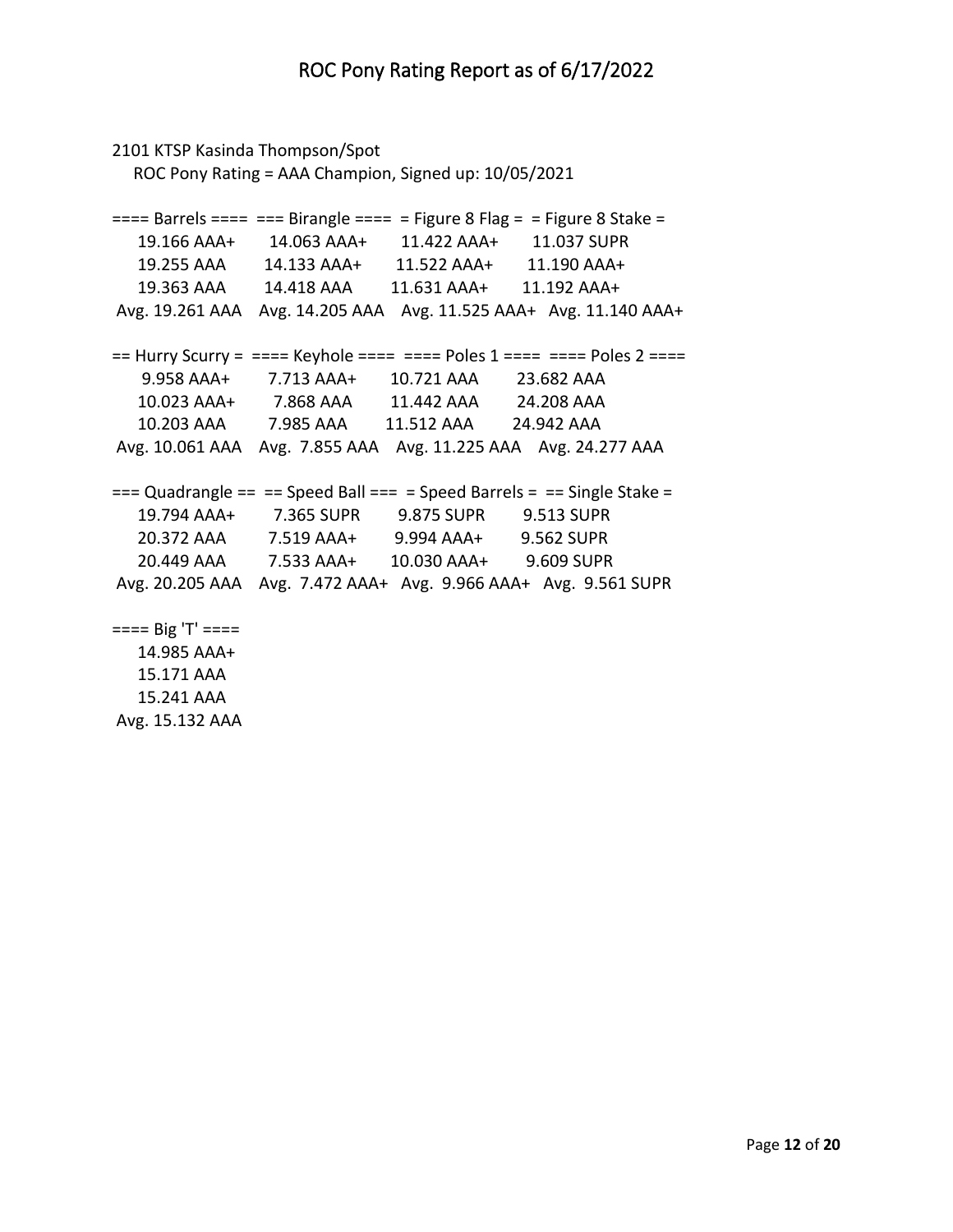```
4184 TTTH Trew Tollison/Thumper
   ROC Pony Rating = AA Champion, Signed up: 02/20/2022
=== Barrels === === Birangle === = Figure 8 Flag = = Figure 8 Stake = 21.133 AAA 16.495 AA 26.340 A 12.538 AAA 
   21.516 AAA 16.549 AA 37.119 A 12.573 AAA 
   21.653 AAA 16.590 AA 46.532 FC 12.736 AAA 
Avg. 21.434 AAA Avg. 16.545 AA Avg. 36.664 FC Avg. 12.616 AAA 
== Hurry Scurry = ==== Keyhole ===== = Poles 1 ==== = Poles 2 ===
    0.000 N/R 9.584 AAA 11.104 AAA 23.716 AAA 
    0.000 N/R 9.782 AA 11.673 AAA 24.173 AAA 
    0.000 N/R 9.876 AA 11.789 AAA 25.702 AAA 
Avg. 0.000 N/R Avg. 9.747 AA Avg. 11.522 AAA Avg. 24.530 AAA 
== Quadrangle == == Speed Ball === = Speed Barrels = == Single Stake =
   22.687 AA 8.839 AAA 11.498 AAA 10.947 AAA 
   22.851 AA 9.600 AA 12.088 AA 11.057 AA 
   24.624 AA 10.595 AA 12.168 AA 11.304 AA 
Avg. 23.387 AA Avg. 9.678 AA Avg. 11.918 AA Avg. 11.103 AA 
==== Big 'T' ==== 16.581 AAA 
   17.843 AA
```
 18.022 AA Avg. 17.482 AA

Page **13** of **20**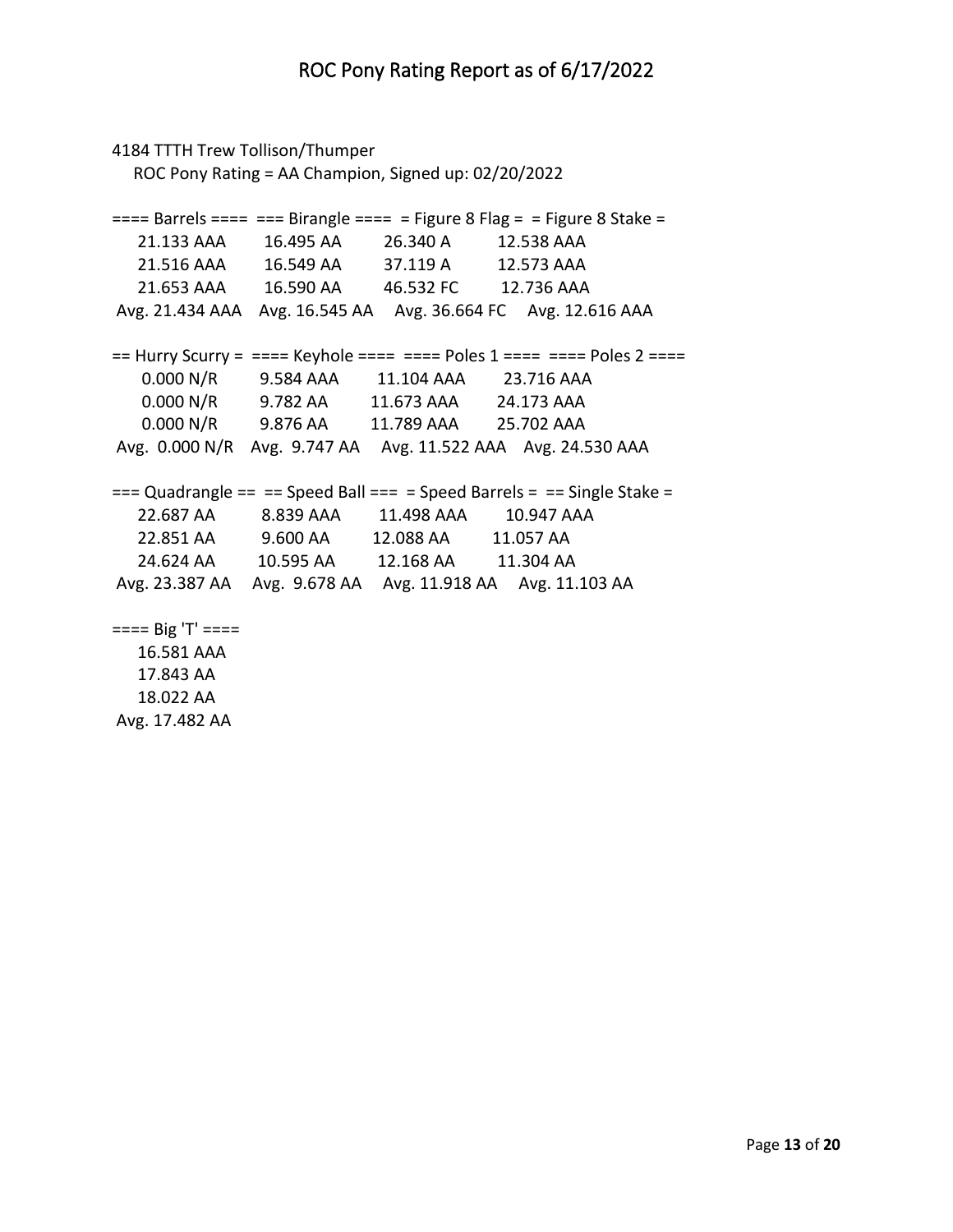```
2056 JTMY Jamie Tsuji/My Pony Bandit
   ROC Pony Rating = AAA Reserve, Signed up: 09/29/2021
=== Barrels === === Birangle === = Figure 8 Flag = = Figure 8 Stake = 18.354 SUPR 13.869 SUPR 11.360 SUPR 10.996 SUPR
   18.477 SUPR 13.951 AAA+ 11.514 AAA+ 11.230 AAA+
   18.730 AAA+ 14.662 AAA 11.656 AAA+ 11.333 AAA+
Avg. 18.520 AAA+ Avg. 14.161 AAA Avg. 11.510 AAA+ Avg. 11.186 AAA+
== Hurry Scurry = ==== Keyhole ===== = Poles 1 ==== = Poles 2 ===
    9.798 SUPR 0.000 N/R 15.238 AA 25.007 AAA 
    9.939 AAA+ 0.000 N/R 0.000 N/R 31.547 AA 
   10.416 AAA 0.000 N/R 0.000 N/R 51.900 FC 
Avg. 10.051 AAA Avg. 0.000 N/R Avg. 0.000 N/R Avg. 36.151 FC 
== Quadrangle == == Speed Ball === = Speed Barrels = == Single Stake =
   19.790 AAA+ 7.301 SUPR 10.150 AAA+ 9.775 AAA+
   19.874 AAA+ 7.373 SUPR 10.300 AAA 9.877 AAA 
   20.207 AAA 8.597 AAA 12.660 AA 10.005 AAA 
Avg. 19.957 AAA Avg. 7.757 AAA Avg. 11.037 AA Avg. 9.886 AAA 
==== Big 'T' ==== 16.208 AAA
```
 16.617 AAA 16.901 AAA Avg. 16.575 AAA

Page **14** of **20**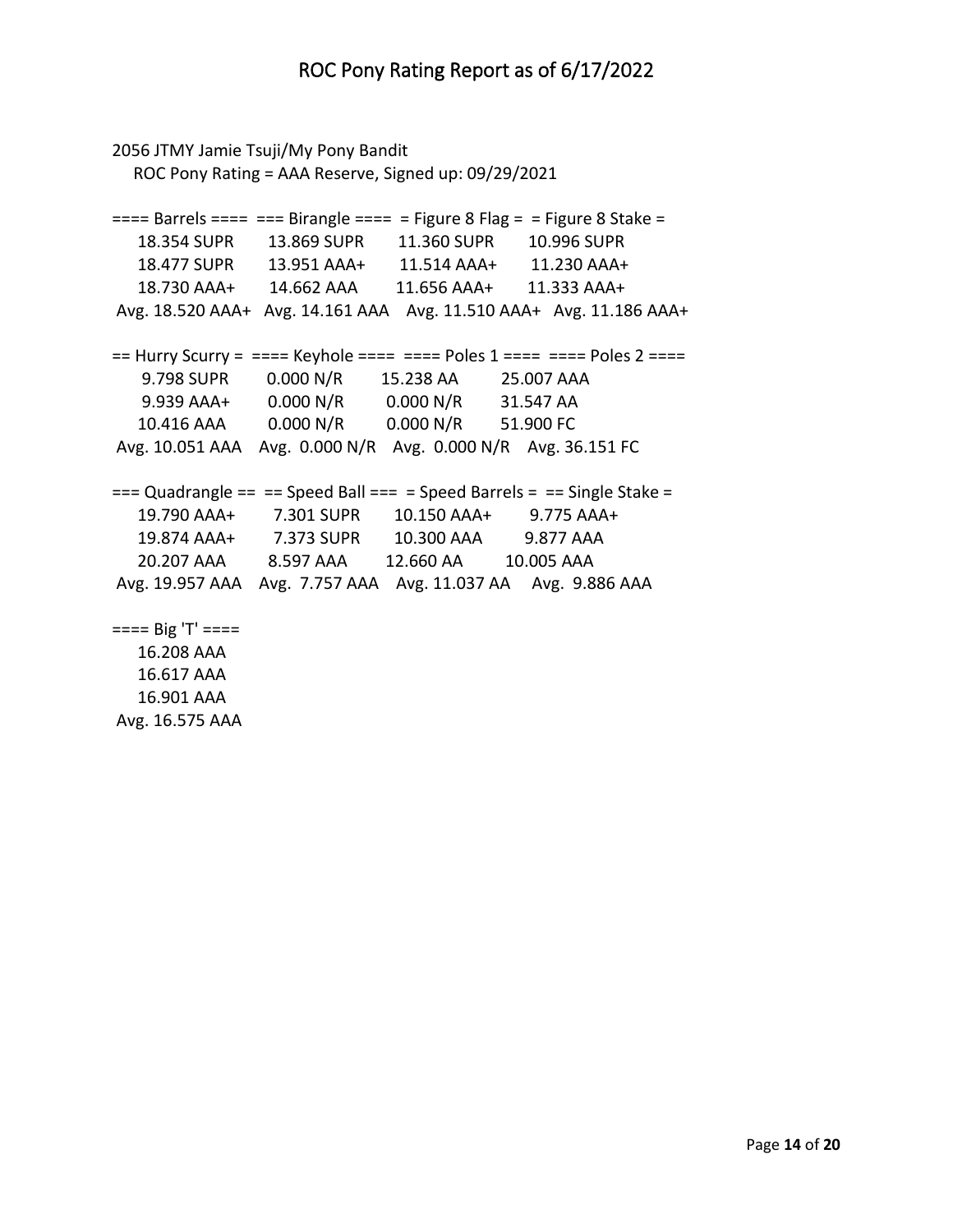```
2812 SUTI Stephanie Uribe/Tilly
   ROC Pony Rating = Not Rated, Signed up: 11/08/2021
=== Barrels === === Birangle === = Figure 8 Flag = = Figure 8 Stake = 19.378 AAA 14.775 AAA 16.626 AAA 11.908 AAA 
   20.009 AAA 0.000 N/R 0.000 N/R 12.329 AAA 
    0.000 N/R 0.000 N/R 0.000 N/R 0.000 N/R 
Avg. 0.000 N/R Avg. 0.000 N/R Avg. 0.000 N/R Avg. 0.000 N/R 
== Hurry Scurry = ==== Keyhole ===== = Poles 1 ==== = Poles 2 ===
   10.798 AAA 8.827 AAA 11.175 AAA 23.138 AAA 
   10.961 AAA 8.876 AAA 13.260 AA 0.000 N/R 
    0.000 N/R 0.000 N/R 0.000 N/R 0.000 N/R 
Avg. 0.000 N/R Avg. 0.000 N/R Avg. 0.000 N/R Avg. 0.000 N/R 
== Quadrangle == == Speed Ball === = Speed Barrels = == Single Stake =
   20.194 AAA 8.226 AAA 10.693 AAA 10.208 AAA 
    0.000 N/R 0.000 N/R 10.959 AAA 0.000 N/R 
    0.000 N/R 0.000 N/R 0.000 N/R 0.000 N/R 
Avg. 0.000 N/R Avg. 0.000 N/R Avg. 0.000 N/R Avg. 0.000 N/R 
==== Big 'T' ==== 15.021 AAA+
    0.000 N/R 
    0.000 N/R
```
Avg. 0.000 N/R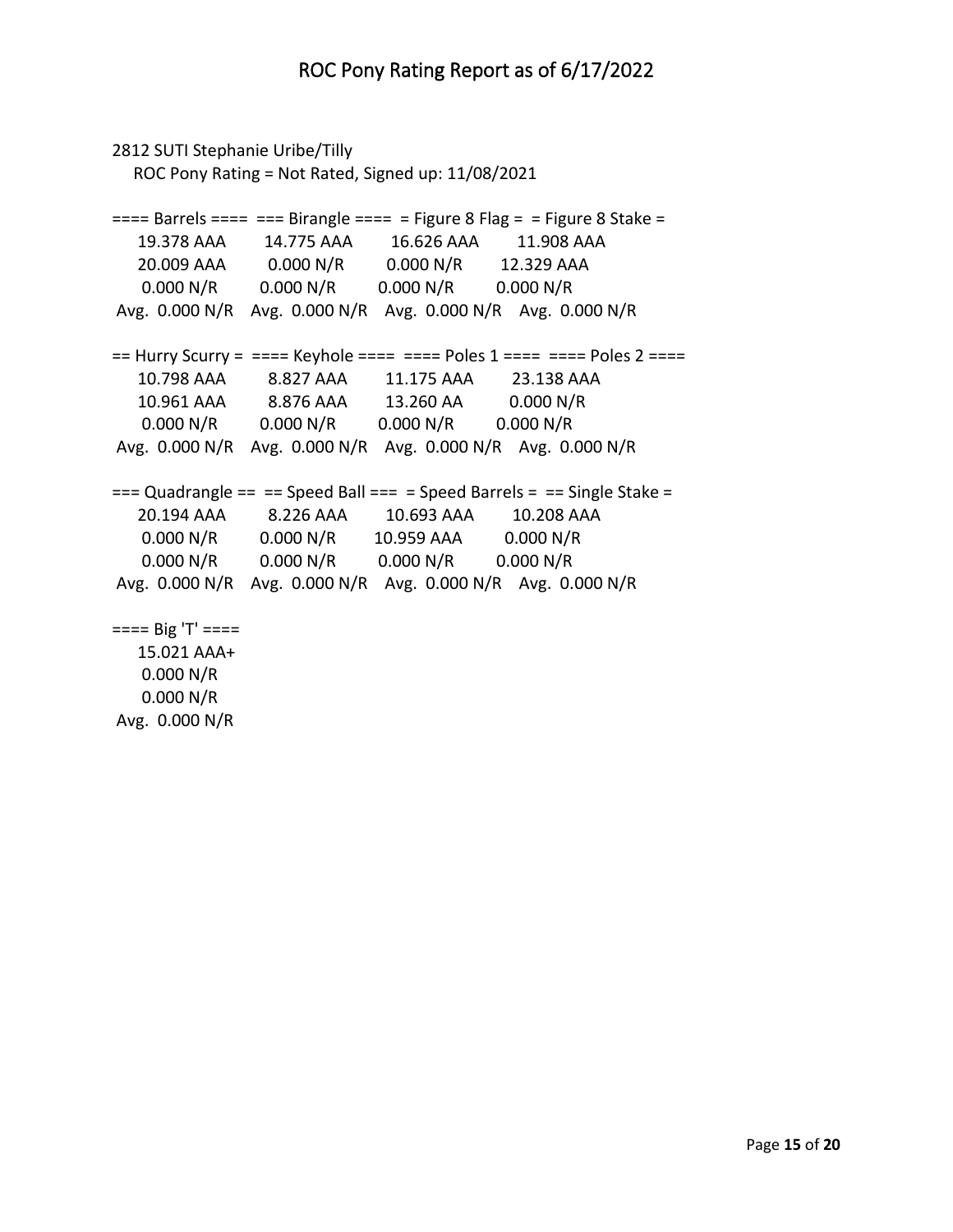## ROC Pony Rating Report as of 6/17/2022

 6.3.1 ROC Pony Champion/Reserve Status Report (Must have an ROC rating of AAA Champion or greater)

BAR Champion 19.171 Mackenzie Chenal/Faith N Dreams BAR Reserve 19.261 Kasinda Thompson/Spot

BR Champion 14.008 Mackenzie Chenal/Faith N Dreams BR Reserve 14.205 Kasinda Thompson/Spot

F8F Champion 11.525 Kasinda Thompson/Spot F8F Reserve 12.986 Jill Druzgala/Wildfire

F8S Champion 11.062 Mackenzie Chenal/Faith N Dreams F8S Reserve 11.140 Kasinda Thompson/Spot

HS Champion 10.061 Kasinda Thompson/Spot HS Reserve 10.231 Marlie Jaegel/Cherry Bomb

KH Champion 7.616 Danna Herchkorn-Cote/Bugatti KH Reserve 7.855 Kasinda Thompson/Spot

P1 Champion 11.225 Kasinda Thompson/Spot P1 Reserve 11.312 Dianna Malley/Tipsy

P2 Champion 22.644 Marlie Jaegel/Cherry Bomb P2 Reserve 23.730 Rilee Frates/Suncrest Maverick

QR Champion 20.205 Kasinda Thompson/Spot QR Reserve 20.552 Mackenzie Chenal/Faith N Dreams

SBL Champion 7.472 Kasinda Thompson/Spot SBL Reserve 7.754 Mackenzie Chenal/Faith N Dreams

SBR Champion 9.966 Kasinda Thompson/Spot SBR Reserve 10.071 Marlie Jaegel/Cherry Bomb

SSR Champion 9.545 Marlie Jaegel/Cherry Bomb SSR Reserve 9.561 Kasinda Thompson/Spot

BT Champion 15.132 Kasinda Thompson/Spot BT Reserve 15.143 Marlie Jaegel/Cherry Bomb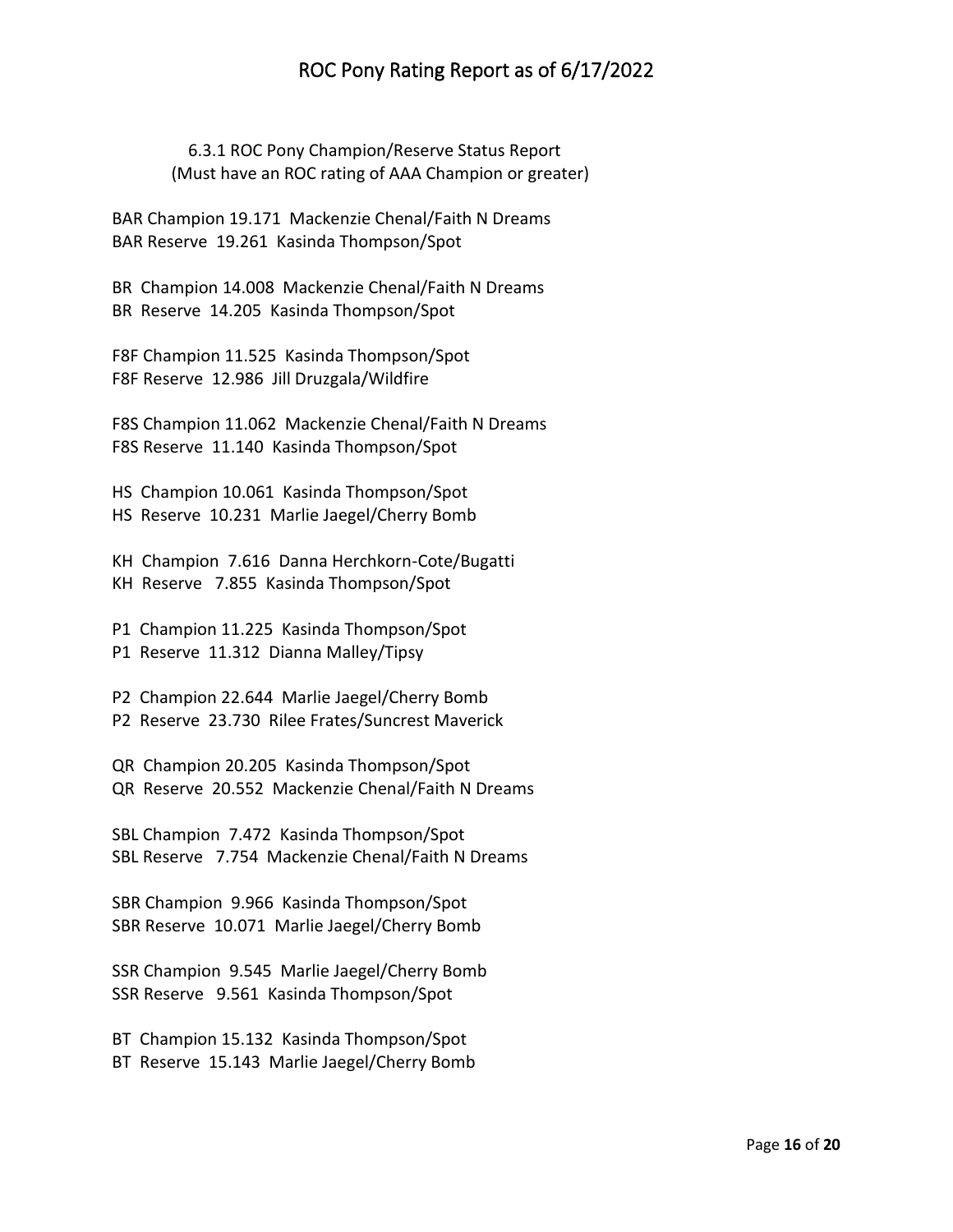## ROC Pony Rating Report as of 6/17/2022

6.3.2 ROC Pony Record Holder Status Report

| BAR 09/12/2021 18.354 (District 1) Jamie Tsuji/My Pony Bandit       |
|---------------------------------------------------------------------|
| BR 10/10/2021 13.869 (District 1) Jamie Tsuji/My Pony Bandit        |
| F8F 05/27/2022 11.163 (District 33) Mackenzie Chenal/Faith N Dreams |
| F8S 02/20/2022 10.920 (District 33) Mackenzie Chenal/Faith N Dreams |
| HS 10/15/2021 9.798 (District 3) Jamie Tsuji/My Pony Bandit         |
| KH 10/10/2021 7.544 (District 1) Danna Herchkorn-Cote/Bugatti       |
| P1 11/14/2021 9.735 (District 1) Brynn Brechbuehl/Kona              |
| P2 11/21/2021 22.132 (District 3) Brynn Brechbuehl/Kona             |
| QR 09/12/2021 19.790 (District 1) Jamie Tsuji/My Pony Bandit        |
| SBL 09/12/2021 7.301 (District 1) Jamie Tsuji/My Pony Bandit        |
| SBR 11/14/2021 9.875 (District 33) Kasinda Thompson/Spot            |
| SSR 05/29/2022 9.475 (District 33) Mackenzie Chenal/Faith N Dreams  |
| BT 10/09/2021 14.418 (District 1) Marlie Jaegel/Cherry Bomb         |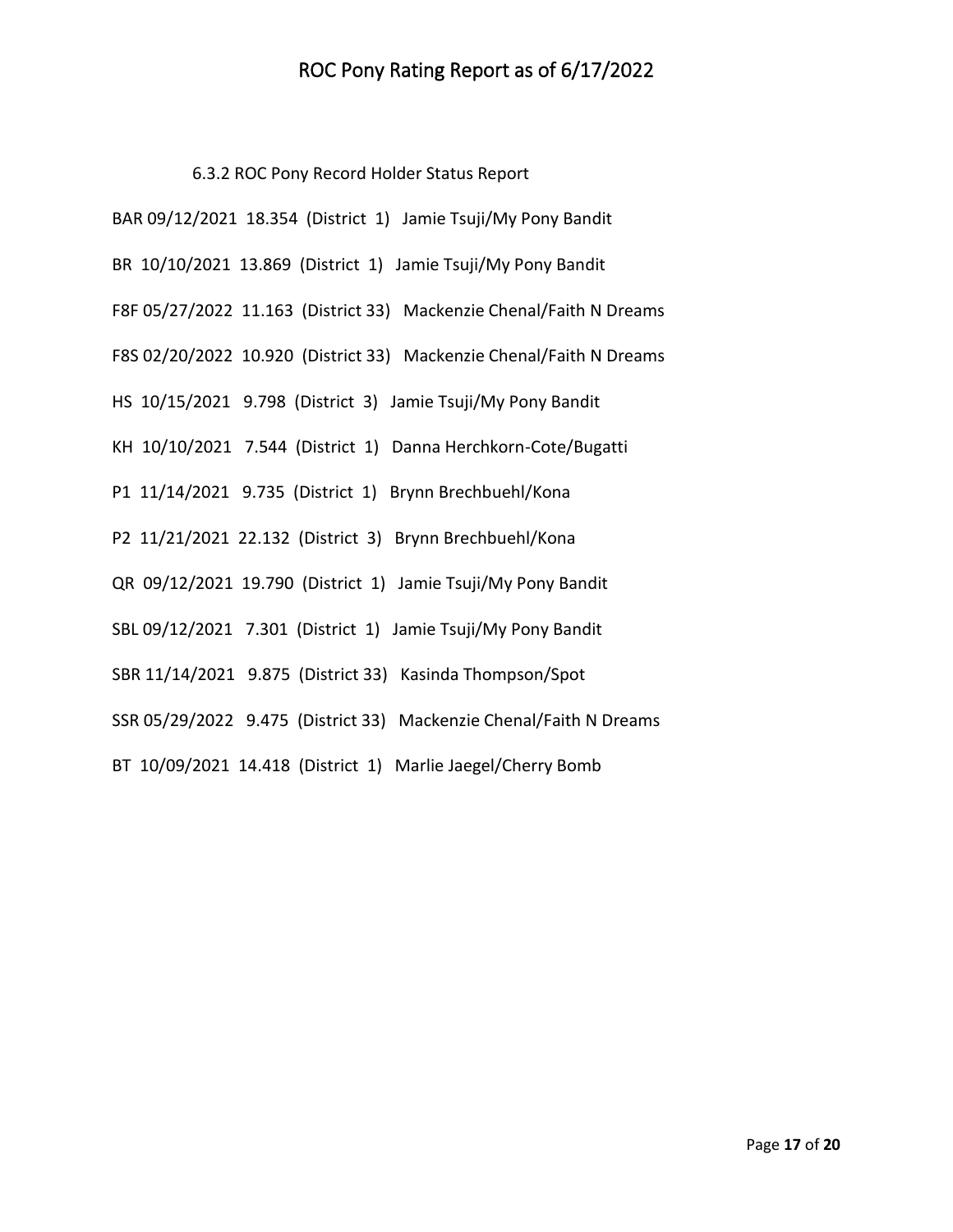6.3.7 ROC Pony All Around Champion Report (Must have an ROC rating of AAA Champion or greater)

```
1 Points: 64 Kasinda Thompson/Spot
```

```
 BAR 19.261, Points = 4 BR 14.205, Points = 4
 F8F 11.525, Points = 6 F8S 11.140, Points = 4
 HS 10.061, Points = 6 KH 7.855, Points = 4
 P1 11.225, Points = 6 P2 24.277, Points = 2
 QR 20.205, Points = 6 SBL 7.472, Points = 6
 SBR 9.966, Points = 6 SSR 9.561, Points = 4
 BT 15.132, Points = 6
```

```
2 Points: 40 Marlie Jaegel/Cherry Bomb 
         BAR 19.474, Points = 3 BR 14.638, Points = 3
         F8S 11.578, Points = 3 HS 10.231, Points = 4
```

```
 KH 8.427, Points = 1 P2 22.644, Points = 6
 QR 20.929, Points = 3 SBL 7.819, Points = 3
 SBR 10.071, Points = 4 SSR 9.545, Points = 6
 BT 15.143, Points = 4
```

```
3 Points: 40 Mackenzie Chenal/Faith N Dreams 
         BAR 19.171, Points = 6 BR 14.008, Points = 6
         F8S 11.062, Points = 6 HS 10.280, Points = 3
         KH 8.034, Points = 2 QR 20.552, Points = 4
         SBL 7.754, Points = 4 SBR 10.318, Points = 3
         SSR 9.636, Points = 3 BT 15.194, Points = 3
```

```
4 Points: 23 Danna Herchkorn-Cote/Bugatti 
         F8F 13.126, Points = 3 F8S 11.948, Points = 1
         HS 10.520, Points = 2 KH 7.616, Points = 6
         P2 23.918, Points = 3 QR 21.117, Points = 2
         SBL 8.017, Points = 2 SBR 10.495, Points = 2
         BT 15.418, Points = 2
```
5 Points: 16 Dianna Malley/Tipsy

 BAR 19.980, Points = 2 BR 15.138, Points = 2 F8F 13.520, Points = 2 F8S 11.760, Points = 2 P1 11.312, Points = 4 P2 24.433, Points = 1 SBR 10.610, Points = 1 SSR 9.973, Points = 2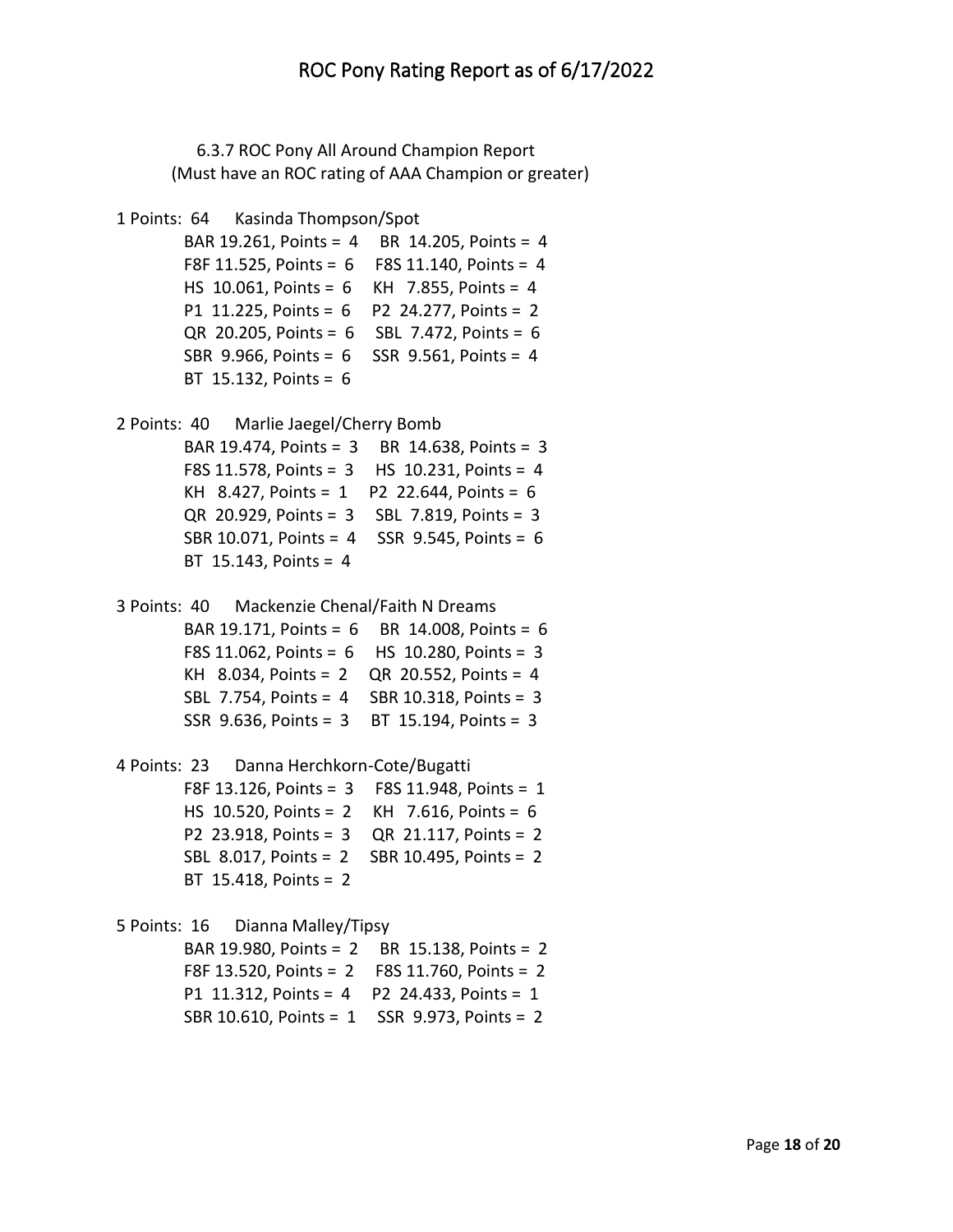6.3.4 ROC Pony Elite Top 10 Status Report (Must have an ROC rating of AAA Champion or greater)

```
1 Points: 129 Kasinda Thompson/Spot
```

```
 BAR 19.261 Points = 9 BR 14.205 Points = 9
 F8F 11.525 Points = 11 F8S 11.140 Points = 9
 HS 10.061 Points = 11 KH 7.855 Points = 9
 P1 11.225 Points = 11 P2 24.277 Points = 7
 QR 20.205 Points = 11 SBL 7.472 Points = 11
 SBR 9.966 Points = 11 SSR 9.561 Points = 9
 BT 15.132 Points = 11
```
2 Points: 103 Mackenzie Chenal/Faith N Dreams BAR 19.171 Points = 11 BR 14.008 Points = 11 F8F 16.254 Points = 4 F8S 11.062 Points = 11 HS 10.280 Points = 8 KH 8.034 Points = 7 P1 11.943 Points = 5 P2 24.458 Points = 4 QR 20.552 Points = 9 SBL 7.754 Points = 9 SBR 10.318 Points = 8 SSR 9.636 Points = 8 BT 15.194 Points = 8

```
3 Points: 101 Marlie Jaegel/Cherry Bomb
```

```
 BAR 19.474 Points = 8 BR 14.638 Points = 8
 F8F 22.415 Points = 3 F8S 11.578 Points = 8
 HS 10.231 Points = 9 KH 8.427 Points = 6
 P1 12.875 Points = 3 P2 22.644 Points = 11
 QR 20.929 Points = 8 SBL 7.819 Points = 8
 SBR 10.071 Points = 9 SSR 9.545 Points = 11
 BT 15.143 Points = 9
```
4 Points: 86 Danna Herchkorn-Cote/Bugatti

```
 BAR 20.336 Points = 4 BR 15.357 Points = 5
 F8F 13.126 Points = 8 F8S 11.948 Points = 6
 HS 10.520 Points = 7 KH 7.616 Points = 11
 P1 12.103 Points = 4 P2 23.918 Points = 8
 QR 21.117 Points = 7 SBL 8.017 Points = 7
 SBR 10.495 Points = 7 SSR 10.271 Points = 5
 BT 15.418 Points = 7
```